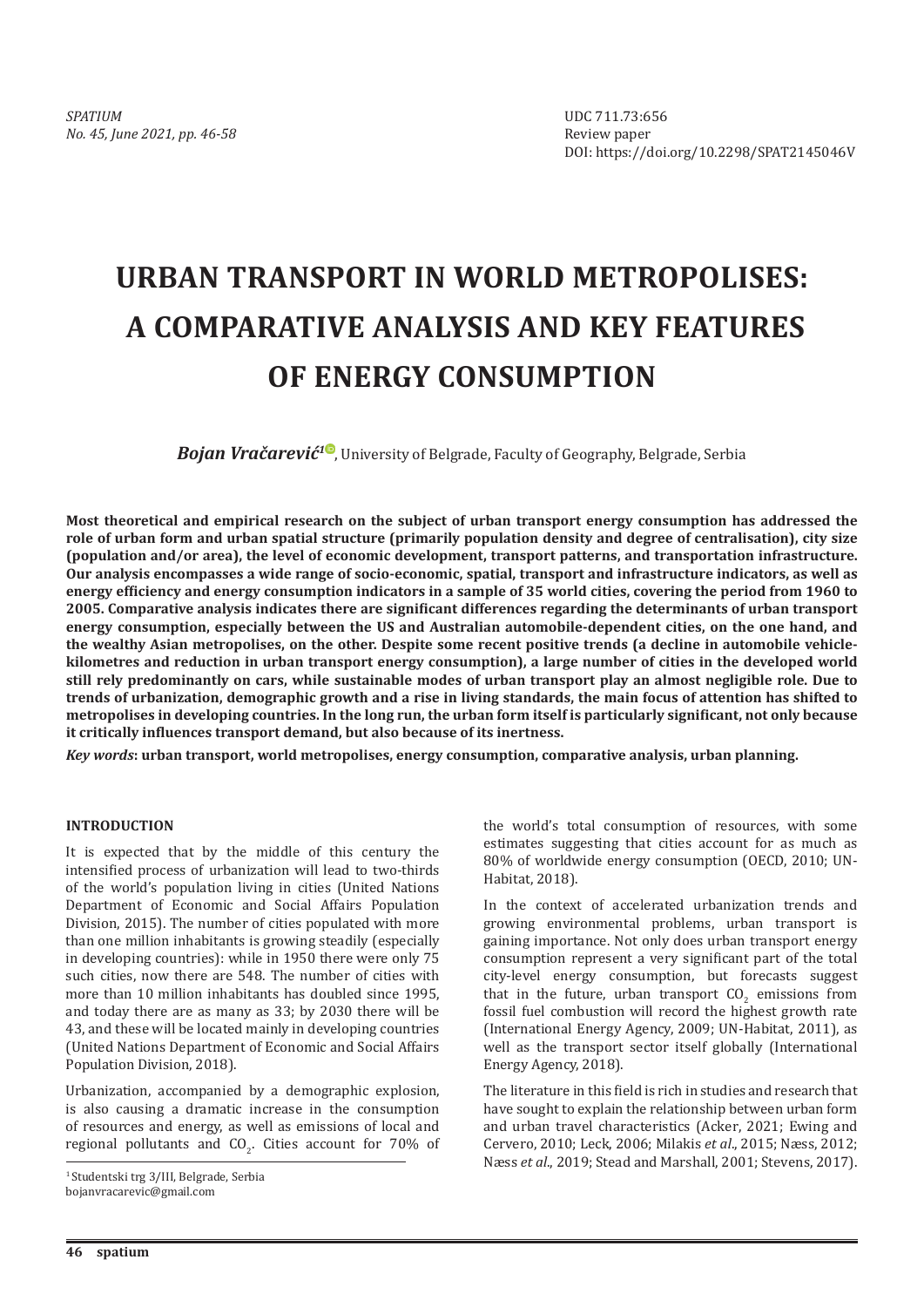The main conclusion is that the characteristics of urban form have a very significant impact on transport patterns in cities and, consequently, on the environmental effects of urban transport.

Many factors influence urban transport energy consumption (Creutzig *et al*., 2015). Most theoretical and empirical research has addressed the role of urban form and urban spatial structure (primarily population density and degree of centralisation) (Clark, 2013; Karathodorou *et al*., 2010; Kenworthy and Laube, 1999; Li *et al*., 2018; Liddle, 2013; Newman and Kenworthy, 1999; Rickaby, 1991; Zhao *et al*., 2017), city size (population and/or area) (Banister, 1992; Li *et al*., 2018; Shim *et al*., 2006), the level of economic development (Choi, 2013; Kenworthy, 2003; Wu *et al*., 2016), transport patterns and transportation infrastructure (Bongardt *et al*., 2013; Hu *et al*., 2010; Lin and Du, 2017; Vuchic, 2007).

The aim of this paper is to make a detailed analysis of the complex relationships that exist between the various elements of urban form, socio-economic factors and urban transport on the one hand, and energy consumption on the other, and also to examine the experiences of world metropolises characterized by different types of spatial development. Following this, the general policy implications that arise from this analysis will be highlighted.

#### **MATERIALS AND METHODS**

Our analysis encompasses a wide range of economic, spatial, transport and infrastructure indicators, as well as energy efficiency and energy consumption indicators (Table 1) in a sample of 35 world cities, and it covers a period of four and a half decades, more precisely from 1960 to 2005.

The main sources of data used in this paper are as follows:

- data for 1960, 1970, 1980, and 1990 were taken and partially calculated from studies by Kenworthy and Newman (1989) and Kenworthy *et al*. (1999);
- 1995 data were taken and partially calculated from a study by Kenworthy and Laube (2001); and
- 2005 data were calculated from three sources: Newman and Kenworthy (2015), Kenworthy (2013) and McIntosh *et al*. (2014).

Comparative urban and transport data are not very often readily available. Some apparent limitations arise from difficulty with respect to the collection of different kinds of urban data, since they are often out of date. Still, this is not a major shortcoming in its usefulness. While it is important to have a more current perspective, the relative position between cities concerning many characteristics does not radically change over a ten-years period. Furthermore, these kinds of standardised data variables are most valuable and useful to "researchers and policy makers in coming to terms with the vast differences that exist between cities in basic patterns of land use, transportation and energy use" (Kenworthy *et al*., 1999).

One of the most valuable aspects of the data used in our analysis is its broad comparative perspective, which is not quite so dependent on absolutely current data. This set of data is unique "as there is nowhere else that one

can find such a time series of data to work with which has been developed using the same definitions and methods" (McIntosh *et al*., 2014) spanning more than four decades.

Also, for the purpose of our analysis, the period 1960- 1990 is of greatest significance, considering that the most important changes took place in many cities at that time which affected their urban form, transport patterns and energy consumption.

| <b>Economic indicator</b>               | Metropolitan GDP per capita                                                  |
|-----------------------------------------|------------------------------------------------------------------------------|
| <b>Spatial indicators</b>               | Urban density                                                                |
|                                         | Urban job density                                                            |
|                                         | Proportion of jobs in CBD                                                    |
| Infrastructure indicators               | Length of road per person                                                    |
|                                         | Parking spaces per 1,000 CBD jobs                                            |
| Private transport                       | Passenger cars per 1,000 persons                                             |
| indicators                              | Passenger car passenger kilometres<br>per person                             |
| <b>Public transport indicators</b>      | Total public transport passenger<br>kilometres per person                    |
|                                         | Total public transport vehicle<br>kilometres of service per person           |
|                                         | Rail systems vehicle kilometres of<br>service per person                     |
|                                         | Total public transport vehicle<br>kilometres of service per urban<br>hectare |
|                                         | Share of public transport in total<br>motorised passenger kilometres         |
| <b>Energy efficiency</b><br>indicators  | Energy consumption per public<br>transport passenger kilometre               |
|                                         | Energy consumption per bus<br>passenger kilometre                            |
|                                         | Energy consumption per private<br>passenger kilometre                        |
| <b>Energy consumption</b><br>indicators | Private passenger transport energy<br>consumption per person                 |
|                                         | Public transport energy<br>consumption per person                            |
|                                         | Total transport energy consumption<br>per person                             |

*Table 1. List of indicators used in analysis*

In addition to the data included in our analysis, data for 2001 and 2012, published by the UITP (International Association of Public Transport), were considered but were not taken into account. There are two reasons for this. First, after a thorough analysis of key indicators, it was found that the methodology by which the data were collected was significantly different from that of the Newman and Kenworthy studies. Second, the quality of the data itself is questionable because of the large, illogical discrepancies between the 2001 and 2012 data for the same observation units.

On the other hand, the data provided by Newman and Kenworthy in their studies are highly precise and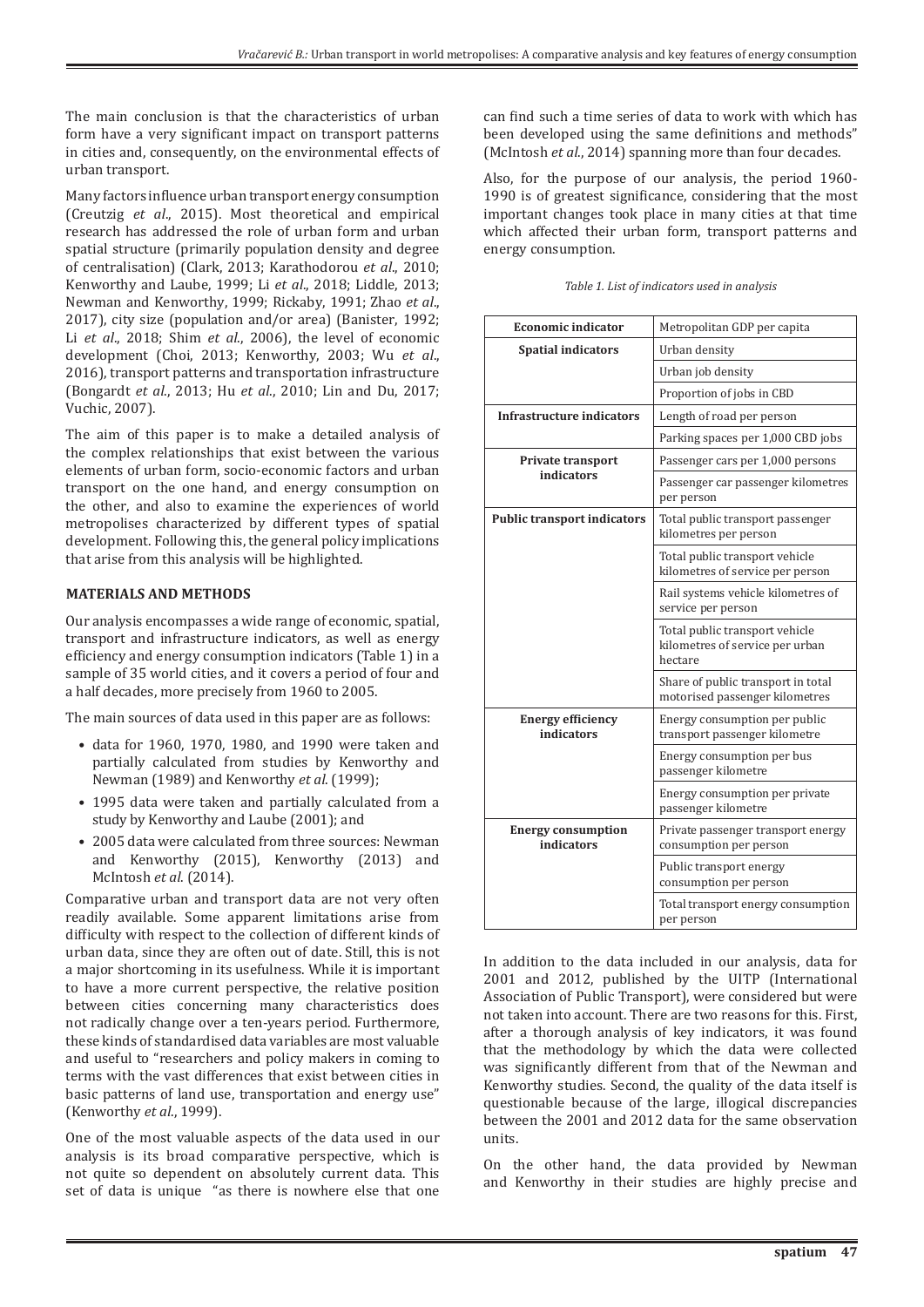comparable and are used by many researchers in this field (Karathodorou *et al*., 2010; Lefèvre, 2010; Liddle, 2013; Liddle, 2015). Therefore, from the point of view of our analysis, the selected data set, although somewhat outdated, is arguably the highest-quality available cross-national, citybased data.

Although the mentioned studies individually contain data on a large number of world cities, time series are only available for a small group of cities for all six selected years. However, even for cities in this group, there are certain methodological discrepancies between the key indicators in different years. For many cities, it was simply not possible to make a quality time series, given that the methodology of statistical coverage within national censuses had changed at some point.

Our sample, therefore, includes only cities whose indicators are available and completely comparable throughout the time period of the analysis (Table 2). For many metropolises of developing countries, precise data for the period before 1990 are not available due to the lack of official statistics.

rest of the territory. Therefore, this indicator was calculated based on the realistic assumption that the total share of the metropolitan GDP as part of the total national GDP did not change significantly compared to 1990. After obtaining the GDP calculated in this way, we used the relevant population of the city to obtain the metropolitan GDP per capita for the 1960s, 1970s and 1980s. Based on data in Kenworthy's paper (2013), we calculated the 2005 GDP per capita. For the purpose of the exchange rate conversion, official IMF data were used (International Monetary Fund).

### **RESULTS**

The comparative analysis indicates that there are significant differences in spatial and transport parameters, as well as energy consumption, in the urban transport of world cities.

Urban densities and job densities are significantly lower in cities in the US, Australia, and Canada than other cities in our sample. The US and Australian cities have an average of about 10 times lower densities than the wealthy cities of Asia and the metropolises of developing countries (Table 3). Western

| <b>USA</b>    | <b>Western Europe</b> | Australia | Canada        | Asia (wealthy) | Developing<br>countries |
|---------------|-----------------------|-----------|---------------|----------------|-------------------------|
| Chicago       | <b>Brussels</b>       | Brisbane  | Calgary       | Hong Kong      | Bangkok                 |
| Denver        | Copenhagen            | Melbourne | Montreal      | Singapore      | Jakarta                 |
| Houston       | Frankfurt             | Perth     | <b>Ottawa</b> | Tokyo          | Kuala Lumpur            |
| Los Angeles   | Hamburg               | Sydney    | Vancouver     |                | Manila                  |
| New York      | London                |           |               |                | Seoul                   |
| Phoenix       | Munich                |           |               |                | Surabaya                |
| San Diego     | Paris                 |           |               |                |                         |
| San Francisco | Vienna                |           |               |                |                         |
| Washington    | Zurich                |           |               |                |                         |

*Table 2. World cities included in analysis*

The urban area data in this paper refer to the neturbanized area of the metropolitan area, which covers only a continuously built-up area within the city (following the methodology in Kenworthy *et al*. (1999)). In this way, the comparability of spatial indicators between different world cities is achieved. Accordingly, the population density and the job density calculated in relation to the net-urbanized area are referred to as the urban population density and urban job density.

In addition to the summary indicator, public transport data were broken down into bus and rail systems (where it was feasible to do so), which is very important, given the significant differences in the main characteristics of these modes of urban transport. Rail systems here include trams, light rail systems, subways and suburban rail.

As data for the metropolitan GDP per capita prior to 1990 are not known, we had to resort to their most accurate approximation. The use of national GDP per capita for these purposes (a method often used) would lead to major deviations from the real value, given that these cities/regions are, as a rule, economically much more developed than the

European cities are located somewhere in the middle, with about 5,000 inhabitants/km<sup>2</sup>. Although their urban density declined by about 30% over the observed period, this can be explained by the intensification of peri-urban development as well as by general trends in population decline. Obviously, the activity density (jobs and persons) in wealthy Asian cities, cities in developing countries and those in the metropolises of Western Europe is extremely compatible with highcapacity transit systems. On the other hand, higher densities have the effect of reducing the overall transport demand in the city.

During the period analyzed, in almost all world cities, the relative share of jobs in CBDs (central business districts) declined, and many of them that had prevalent monocentric characteristics started to develop polycentric or even dispersed employment patterns. Job centralization is most prevalent in Western European cities (about 19%), Canadian cities (17.5%) and metropolises in developing countries (about 16%) (Table 3).

Cities in the US, Canada and Australia are characterized by the highest values of private urban transport infrastructure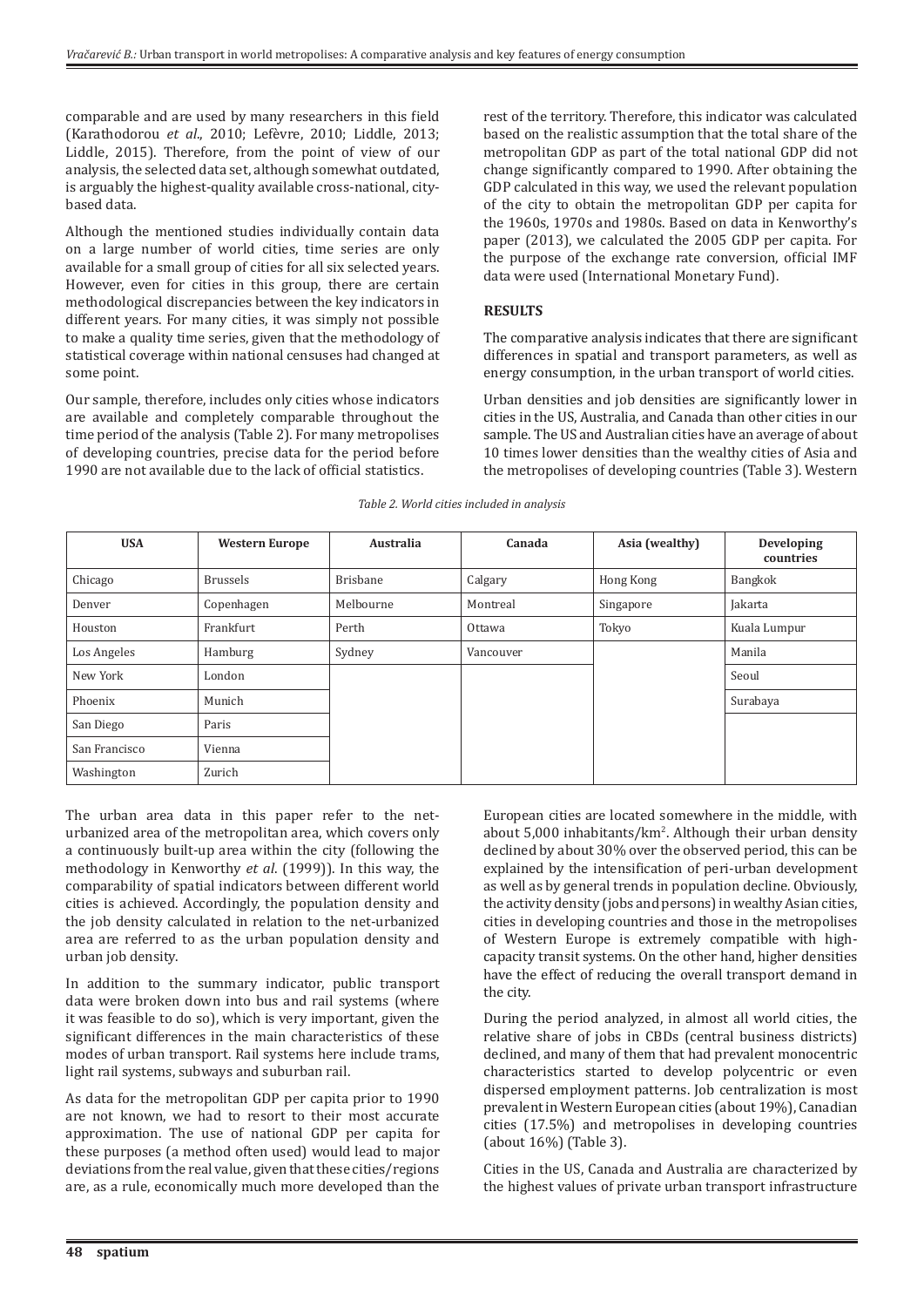indicators: the length of urban roads per capita and number of parking spaces in CBDs (Table 4). The length of urban roads per capita in Australian cities is five times greater than that of wealthy Asian cities and even 10 times that of metropolises in developing countries. Numerous studies have revealed a positive link between the construction of new road infrastructure and the increased number and length of automobile travel (Cervero, 2002; Cervero and Hansen, 2002; ECMT, 1998; Goodwin, 1996). In addition, the construction of city roads reduces opportunities for walking and cycling (Litman, 2001).

The number of parking spaces per 1,000 jobs in CBDs in US cities is twice as high as in Western European cities, three times that of the metropolises of developing countries and even five times higher than wealthy Asian cities. The availability of parking space in the central areas to a large degree determines the use of different modes of urban transport, especially when commuting.

The level of motorization has seen a huge growth in almost all world cities, in parallel with the increase in the standard of living. Cities in Australia and the US have an extremely high number of cars per 1,000 persons, namely 647 and 626 respectively. It is worrying that in the observed period the level of motorization has tripled in the cities of Western Europe and the cities of developing countries (1980-1995).

*Table 3. Evolution of urban density, urban job density and proportion of jobs in CBD in world cities, 1960, 1970, 1980, 1990, 1995 and 2005 (Source: adapted according to Kenworthy et al., 1999; Kenworthy and Laube, 2001; Kenworthy and Newman, 1989; Newman and Kenworthy, 2015)*

| <b>Cities</b>               | Year | Urban density (persons/ha) | Urban job density (jobs/ha) | Proportion of jobs in CBD<br>(%) |
|-----------------------------|------|----------------------------|-----------------------------|----------------------------------|
| <b>USA</b>                  | 1960 | 17.2                       | 8.0                         | 16.34                            |
|                             | 1970 | 16.7                       | 7.5                         | 13.66                            |
|                             | 1980 | 14.5                       | 7.4                         | 12.03                            |
|                             | 1990 | 15.0                       | 8.5                         | 10.30                            |
|                             | 1995 | 15.9                       | 8.0                         | 9.49                             |
|                             | 2005 | 16.2                       | $\overline{a}$              | 8.80                             |
| <b>Western Europe</b>       | 1960 | 70.9                       | 41.1                        | 23.74                            |
|                             | 1970 | 65.8                       | 37.5                        | 21.50                            |
|                             | 1980 | 55.1                       | 32.6                        | 20.10                            |
|                             | 1990 | 49.7                       | 31.7                        | 18.82                            |
|                             | 1995 | 51.4                       | 30.7                        | 20.44                            |
|                             | 2005 | 52.1                       | $\overline{\phantom{a}}$    | 19.01                            |
| Australia                   | 1960 | 19.5                       | 7.4                         | 26.35                            |
|                             | 1970 | 15.2                       | 6.6                         | 21.93                            |
|                             | 1980 | 13.7                       | 5.5                         | 16.60                            |
|                             | 1990 | 13.0                       | $5.4\,$                     | 13.70                            |
|                             | 1995 | 13.3                       | 5.7                         | 13.33                            |
|                             | 2005 | 14.0                       | $\overline{a}$              | 13.17                            |
| Canada                      | 1960 | 36.5                       | 6.6                         | $\overline{a}$                   |
|                             | 1970 | 30.1                       | 10.6                        | 26.43                            |
|                             | 1980 | 26.3                       | 12.5                        | 23.10                            |
|                             | 1990 | 26.7                       | 13.3                        | 19.65                            |
|                             | 1995 | 26.4                       | 12.6                        | 18.01                            |
|                             | 2005 | 25.6                       | $\overline{\phantom{a}}$    | 17.49                            |
| Asia (wealthy)              | 1960 | 95.1                       | $\overline{\phantom{a}}$    | $\overline{a}$                   |
|                             | 1970 | 166.8                      | 80.6                        | 29.70                            |
|                             | 1980 | 149.3                      | 71.0                        | 19.40                            |
|                             | 1990 | 152.8                      | 87.5                        | 17.80                            |
|                             | 1995 | 167.2                      | 84.0                        | 12.33                            |
|                             | 2005 | $\overline{\phantom{a}}$   |                             | $\overline{a}$                   |
| <b>Developing countries</b> | 1980 | 153.7                      | 50.8                        | $\frac{1}{2}$                    |
|                             | 1990 | 166.4                      | 65.1                        | 25.65                            |
|                             | 1995 | 161.3                      | 73.2                        | 15.83                            |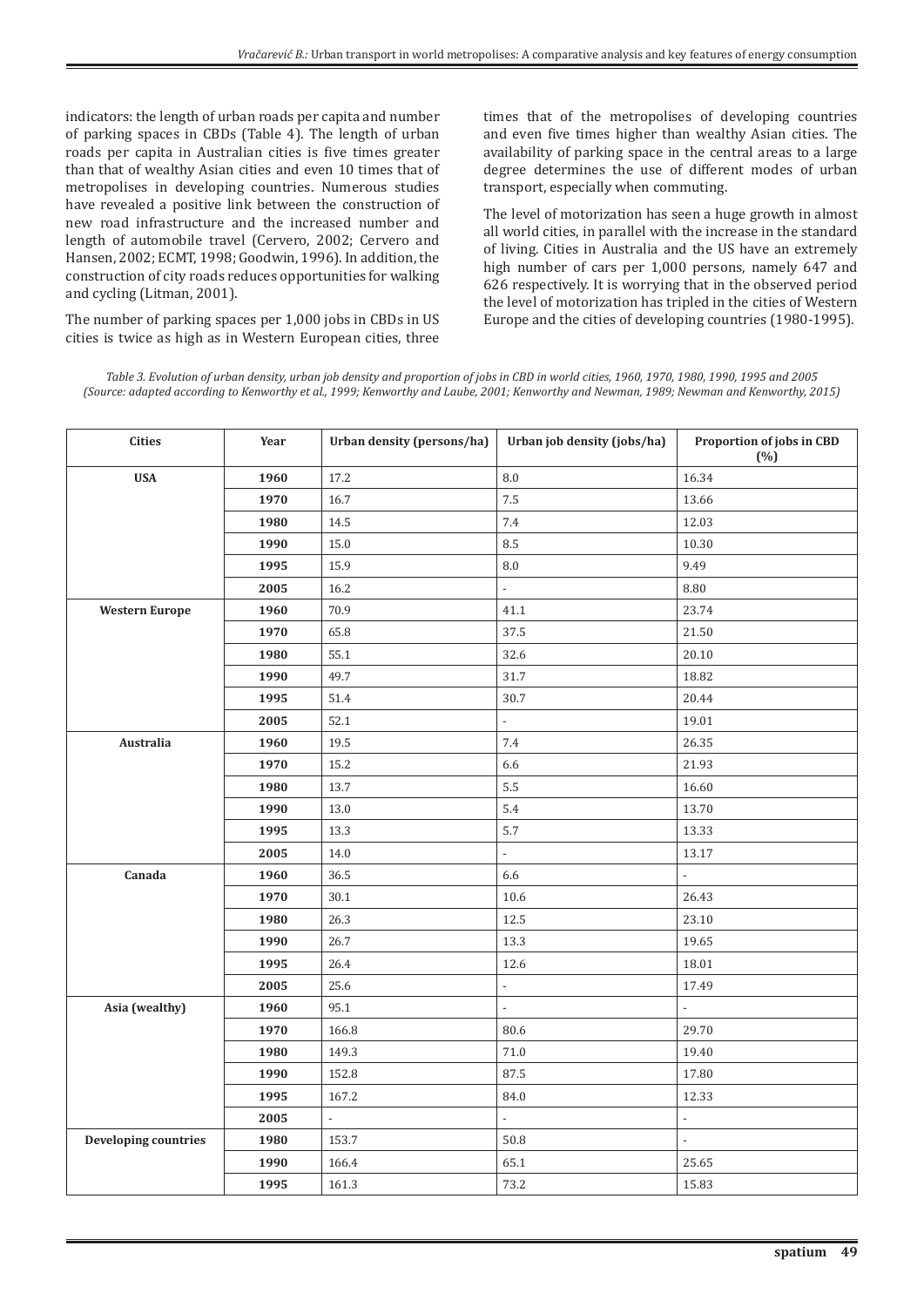*Table 4. Evolution of metropolitan GDP per capita, infrastructure and mobility of private urban transport in world cities, 1960, 1970, 1980, 1990, 1995, and 2005* 

*(Source: adapted according to Kenworthy, 2013; Kenworthy et al., 1999; Kenworthy and Laube, 2001; Kenworthy and Newman, 1989; Newman and Kenworthy, 2015 and the author's calculations)*

| <b>Cities</b> | Year | <b>Metropolitan GDP</b><br>per capita (in \$) | Length of road per person<br>(m per capita) | Parking spaces per<br>1,000 CBD jobs | Passenger cars per<br>1,000 persons | Passenger car<br>passenger<br>kilometres per<br>person (pkm per<br>capita) |
|---------------|------|-----------------------------------------------|---------------------------------------------|--------------------------------------|-------------------------------------|----------------------------------------------------------------------------|
| <b>USA</b>    | 1960 | 4.648                                         | 7.44                                        | 360.1                                | 372.7                               | 8,606                                                                      |
|               | 1970 | 6,905                                         | 7.48                                        | 448.3                                | 458.0                               | 10,255                                                                     |
|               | 1980 | 15,119                                        | 6.84                                        | 399.0                                | 534.4                               | 12,839                                                                     |
|               | 1990 | 26,785                                        | 6.42                                        | 434.4                                | 595.7                               | 15,718                                                                     |
|               | 1995 | 31,425                                        | 6.24                                        | 536.2                                | 569.5                               | 17,434                                                                     |
|               | 2005 | 54,655                                        | 5.85                                        | 415.0                                | 625.8                               | 18,100                                                                     |
| Western       | 1960 | 1,547                                         | 1.51                                        | 128.2                                | 126.0                               | 2,723                                                                      |
| <b>Europe</b> | 1970 | 3,535                                         | 1.73                                        | 155.2                                | 243.5                               | 4,480                                                                      |
|               | 1980 | 17,018                                        | 2.22                                        | 187.6                                | 333.6                               | 5,677                                                                      |
|               | 1990 | 32,285                                        | 2.42                                        | 218.7                                | 398.0                               | 6,648                                                                      |
|               | 1995 | 40,532                                        | 2.57                                        | 202.7                                | 405.9                               | 6,444                                                                      |
|               | 2005 | 51,551                                        | 2.48                                        | 226.4                                | 402.8                               | 6,628                                                                      |
| Australia     | 1960 | 2,211                                         | 8.68                                        | 293.0                                | 217.4                               | 5,610                                                                      |
|               | 1970 | 3,652                                         | 8.28                                        | 258.4                                | 313.3                               | 8,035                                                                      |
|               | 1980 | 11,307                                        | 8.58                                        | 314.3                                | 444.3                               | 10,121                                                                     |
|               | 1990 | 19,761                                        | 8.20                                        | 378.1                                | 488.2                               | 10,604                                                                     |
|               | 1995 | 20,226                                        | 8.57                                        | 367.2                                | 590.9                               | 12,114                                                                     |
|               | 2005 | 36,648                                        | 7.58                                        | 297.8                                | 646.7                               | 12,447                                                                     |
| Canada        | 1960 | 3,638                                         | 4.90                                        |                                      | 270.3                               | $\overline{\phantom{a}}$                                                   |
|               | 1970 | 5,134                                         | 4.90                                        | 453.2                                | 357.5                               | $\overline{\phantom{a}}$                                                   |
|               | 1980 | 13,159                                        | 6.47                                        | 360.2                                | 454.5                               | 8,326                                                                      |
|               | 1990 | 23,216                                        | 5.38                                        | 385.5                                | 531.3                               | 9,589                                                                      |
|               | 1995 | 21,167                                        | 5.57                                        | 427.9                                | 545.9                               | 9,102                                                                      |
|               | 2005 | 38,603                                        | 5.58                                        | 355.6                                | 531.5                               | 9,046                                                                      |
| Asia          | 1960 | 639                                           | $\centerdot$                                | $\overline{a}$                       | 21.9                                |                                                                            |
| (wealthy)     | 1970 | 1,859                                         | 2.15                                        | 53.7                                 | 66.9                                | 1,136                                                                      |
|               | 1980 | 8,880                                         | 1.94                                        | 67.1                                 | 87.5                                | 1,593                                                                      |
|               | 1990 | 21,331                                        | 1.76                                        | 79.9                                 | 123.1                               | 2,385                                                                      |
|               | 1995 | 32,324                                        | 1.76                                        | 103.6                                | 156.5                               | 2,860                                                                      |
|               | 2005 | 25,973                                        | $\overline{\phantom{a}}$                    | $\mathbb{Z}^d$                       | $\mathbb{Z}^2$                      | 1,975                                                                      |
| Developing    | 1980 | $\overline{\phantom{a}}$                      | 0.58                                        | $\overline{\phantom{a}}$             | 47.5                                | 1,495                                                                      |
| countries     | 1990 | 2,861                                         | 0.72                                        | 192.3                                | 102.4                               | 1,640                                                                      |
|               | 1995 | 5,538                                         | 0.85                                        | 166.1                                | 158.3                               | 3,016                                                                      |

Although the increase in passenger kilometres is not as pronounced as in 1960-1990, the automobile-dependent cities of the US, Australia and Canada continue to have comparatively greater private mobility than other metropolises. By comparison, this number is nine times higher in US cities (18,100 pkm per capita) than in the wealthy Asian metropolises (1,975 pkm per capita).

The supply of public transport is also significantly different among world cities. The largest supply per capita and urban hectares is in wealthy Asian cities, Western European cities and the metropolises of developing countries. However, while developed cities in Asia and Western Europe have a significant share of rail systems, in poor metropolises buses account for the largest volume of vehicle-kilometres per capita. Therefore, they also have the highest public transport mobility - especially wealthy Asian cities (3,786 pkm per capita) (Table 5).

A very significant long-term benefit of high-capacity transit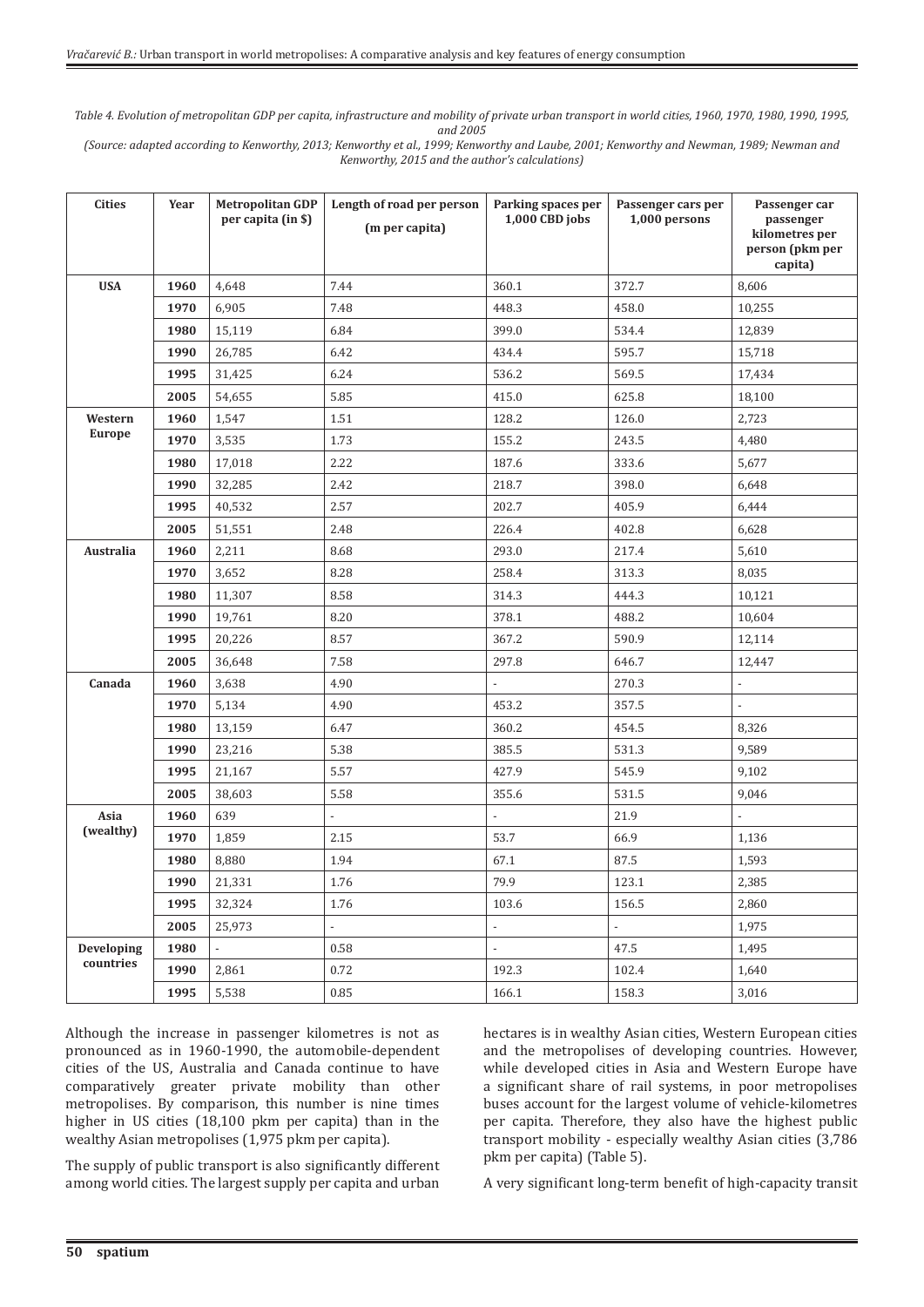systems is that they direct urban development towards their corridors. This creates the necessary conditions to prevent the process of urban sprawl. Therefore, the development of transit systems must be closely linked to urban planning and transport policy (Lefèvre, 2010).

Different modes of urban transport have very different energy efficiency, expressed here in MJ per passenger kilometre. Due to its significantly higher capacity and load factor, public transport is a much lower energy consumer than automobiles (Table 6). This difference is most pronounced in wealthy Asian cities, where automobiles consume five times more energy per 1 passenger kilometre than public transport. This is, of course, a consequence of high-capacity rail systems and the extremely high load factor that characterizes these metropolises, which is strongly influenced by high urban densities. Following these, cities in Western Europe and developing countries have the lowest energy consumption of public transport.

*Table 5. Public transport supply and mobility, and the share of public urban transport in the total motorised pkm in world cities, 1960, 1970, 1980, 1990, 1995, and 2005*

*(Source: adapted according to (Kenworthy and Newman, 1989; Kenworthy et al. 1999; Kenworthy and Laube, 2001; McIntosh et al., 2014; Newman and Kenworthy, 2015)*

| <b>Cities</b> | Year | <b>Total public</b><br>transport vehicle<br>km of service per<br>person (vkm per<br>capita) | Rail systems vehicle km of<br>service per person (vkm<br>per capita) | <b>Total public</b><br>transport vehicle<br>km of service per<br>urban hectare<br>(vkm per ha) | <b>Total public</b><br>transport<br>passenger km per<br>person (pkm per<br>capita) | Share of public<br>transport in total<br>motorised pkm<br>(in %) |
|---------------|------|---------------------------------------------------------------------------------------------|----------------------------------------------------------------------|------------------------------------------------------------------------------------------------|------------------------------------------------------------------------------------|------------------------------------------------------------------|
| <b>USA</b>    | 1960 | 28.91                                                                                       | 6.86                                                                 | 561                                                                                            | 560                                                                                | 8.4                                                              |
|               | 1970 | 24.48                                                                                       | 7.14                                                                 | 475                                                                                            | 399                                                                                | 4.7                                                              |
|               | 1980 | 30.67                                                                                       | 8.36                                                                 | 497                                                                                            | 533                                                                                | 4.5                                                              |
|               | 1990 | 31.36                                                                                       | 10.92                                                                | 501                                                                                            | 551                                                                                | 3.6                                                              |
|               | 1995 | 31.69                                                                                       | 12.21                                                                | 533                                                                                            | 503                                                                                | 3.0                                                              |
|               | 2005 | 42.37                                                                                       | 15.68                                                                | 733                                                                                            | 601                                                                                | 2.9                                                              |
| Western       | 1960 | 78.36                                                                                       | 59.40                                                                | 5,420                                                                                          | 1,860                                                                              | 41.4                                                             |
| <b>Europe</b> | 1970 | 73.33                                                                                       | 50.81                                                                | 4,540                                                                                          | 1,538                                                                              | 26.8                                                             |
|               | 1980 | 78.39                                                                                       | 53.04                                                                | 4,158                                                                                          | 1,665                                                                              | 23.4                                                             |
|               | 1990 | 91.60                                                                                       | 62.27                                                                | 4,354                                                                                          | 1,937                                                                              | 23.1                                                             |
|               | 1995 | 99.87                                                                                       | 67.94                                                                | 5,103                                                                                          | 1,834                                                                              | 22.4                                                             |
|               | 2005 | 119.34                                                                                      | 80.96                                                                | 6,274                                                                                          | 2,290                                                                              | 23.8                                                             |
| Australia     | 1960 | 81.25                                                                                       | 44.98                                                                | 1,610                                                                                          | 1,539                                                                              | 21.4                                                             |
|               | 1970 | 60.55                                                                                       | 24.43                                                                | 934                                                                                            | 1,192                                                                              | 12.9                                                             |
|               | 1980 | 57.58                                                                                       | 26.25                                                                | 819                                                                                            | 906                                                                                | 8.3                                                              |
|               | 1990 | 61.50                                                                                       | 28.40                                                                | 840                                                                                            | 1014                                                                               | 8.9                                                              |
|               | 1995 | 57.36                                                                                       | 29.05                                                                | 789                                                                                            | 966                                                                                | 7.6                                                              |
|               | 2005 | 58.94                                                                                       | 30.18                                                                | 856                                                                                            | 1,075                                                                              | 8.1                                                              |
| Canada        | 1960 | 32.77                                                                                       | $\overline{a}$                                                       | 861                                                                                            | 335                                                                                | $\overline{\phantom{a}}$                                         |
|               | 1970 | 26.57                                                                                       |                                                                      | 714                                                                                            | 328                                                                                | $\overline{\phantom{a}}$                                         |
|               | 1980 | 55.10                                                                                       | 6.18                                                                 | 1,509                                                                                          | 857                                                                                | 10.1                                                             |
|               | 1990 | 54.03                                                                                       | 10.38                                                                | 1,466                                                                                          | 862                                                                                | 8.8                                                              |
|               | 1995 | 47.19                                                                                       | 10.17                                                                | 1,252                                                                                          | 884                                                                                | 9.0                                                              |
|               | 2005 | 51.41                                                                                       | 12.31                                                                | 1,310                                                                                          | 1,007                                                                              | 10.4                                                             |
| Asia          | 1960 |                                                                                             | 27.40                                                                | ÷,                                                                                             |                                                                                    |                                                                  |
| (wealthy)     | 1970 |                                                                                             | 33.10                                                                |                                                                                                | 3,483                                                                              | 77.9                                                             |
|               | 1980 | 102.47                                                                                      | 26.73                                                                | 16,295                                                                                         | 3,217                                                                              | 67.0                                                             |
|               | 1990 | 114.57                                                                                      | 39.57                                                                | 19,475                                                                                         | 4,020                                                                              | 64.1                                                             |
|               | 1995 | 117.28                                                                                      | 42.33                                                                | 21,803                                                                                         | 4,141                                                                              | 61.5                                                             |
|               | 2005 | $\overline{\phantom{a}}$                                                                    | $\overline{\phantom{0}}$                                             | $\overline{\phantom{a}}$                                                                       | 3,786                                                                              | 43.5                                                             |
| Developing    | 1980 | $\overline{\phantom{a}}$                                                                    | $\overline{a}$                                                       | $\overline{\phantom{a}}$                                                                       | 1,371                                                                              | 45.5                                                             |
| countries     | 1990 | 108.00                                                                                      | 2.83                                                                 | 19,772                                                                                         | 1,871                                                                              | 38.3                                                             |
|               | 1995 | 155.07                                                                                      |                                                                      | 29,379                                                                                         | 1,822                                                                              | 38.7                                                             |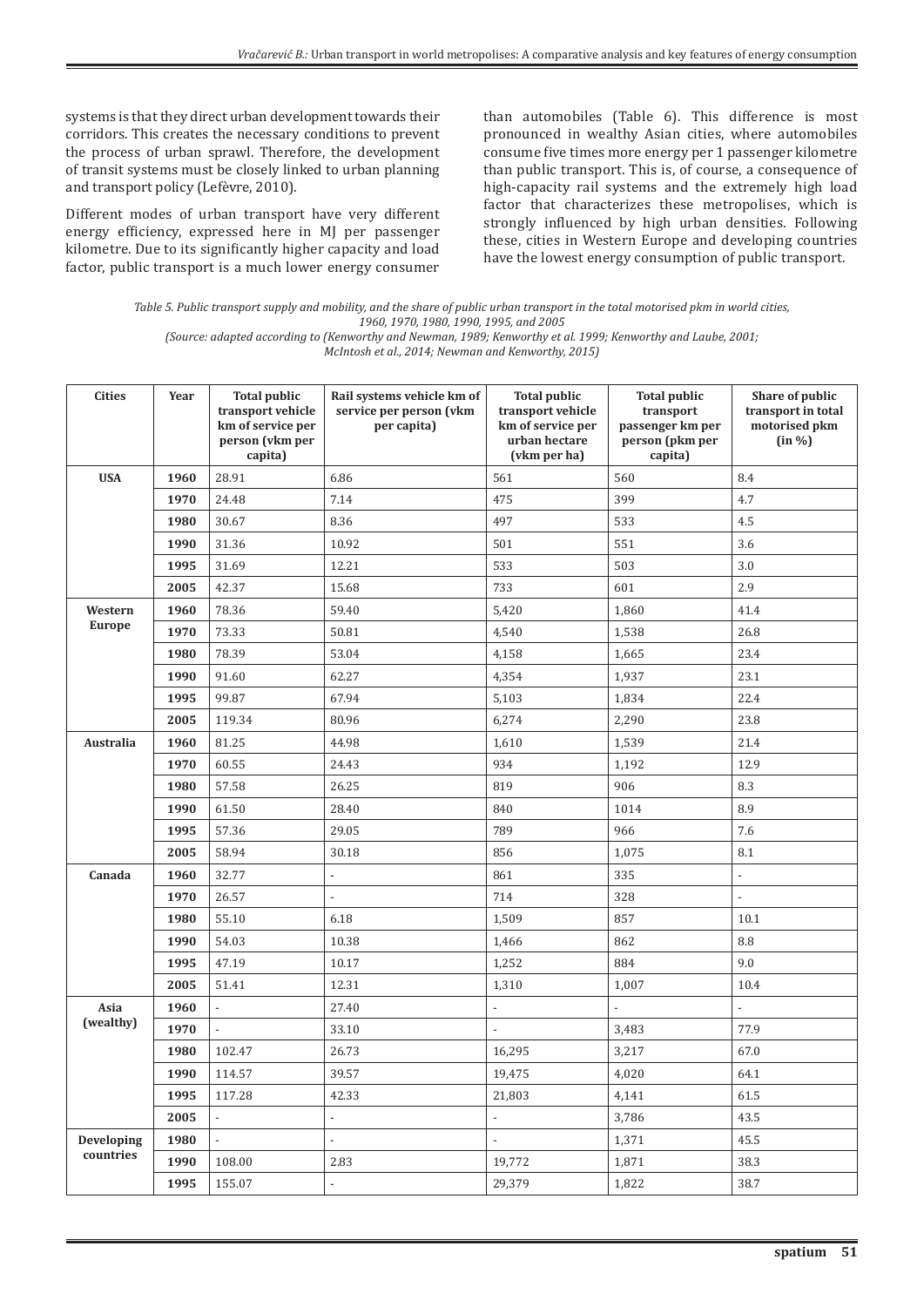It is clear that public transport has the greatest potential for reducing the overall energy consumption of urban transport, since it can carry the largest number of passengers, while being several times more energy efficient than private transport.

The values of the spatial, economic, infrastructural and transport indicators analyzed here are reflected in the per capita energy consumption of urban transport (Table 7). Although in a slight decline after 1990, the energy consumption of US cities is still at a persistently high level compared to other world metropolises - US cities consume three times as much energy in transport than Western European and over eight times as much as wealthy Asian cities. Behind them are cities in Australia and Canada. The largest share of energy consumption, of course, comes from consumption in private urban transport.

### **DISCUSSION**

In terms of urban transport energy consumption, US and Australian cities (and to a certain extent Canadian)

*Table 6. Energy efficiency of private and public urban transport in world cities, 1960, 1970, 1980, 1990, 1995 and 2005 (Source: adapted according to Kenworthy et al., 1999; Kenworthy and Laube, 2001; Kenworthy and Newman, 1989; McIntosh et al., 2014; Newman and Kenworthy, 2015)*

| <b>Cities</b>               | Year | <b>Energy consumption</b><br>per public transport<br>passenger kilometre<br>$(MJ/\text{pkm})$ | <b>Energy consumption per</b><br>bus passenger kilometre<br>$(MJ/\text{pkm})$ | <b>Energy consumption</b><br>per private passenger<br>kilometre (MJ/pkm) |
|-----------------------------|------|-----------------------------------------------------------------------------------------------|-------------------------------------------------------------------------------|--------------------------------------------------------------------------|
| <b>USA</b>                  | 1960 | 1.45                                                                                          | 1.48                                                                          | 4.90                                                                     |
|                             | 1970 | 1.91                                                                                          | 2.02                                                                          | 5.16                                                                     |
|                             | 1980 | 1.91                                                                                          | 2.13                                                                          | 4.76                                                                     |
|                             | 1990 | 1.91                                                                                          | 2.43                                                                          | 3.66                                                                     |
|                             | 1995 | 2.19                                                                                          | 2.79                                                                          | 3.16                                                                     |
|                             | 2005 | 2.14                                                                                          |                                                                               | 2.84                                                                     |
| <b>Western Europe</b>       | 1960 | 0.40                                                                                          | 0.71                                                                          | 1.93                                                                     |
|                             | 1970 | 0.51                                                                                          | 0.91                                                                          | 2.05                                                                     |
|                             | 1980 | 0.62                                                                                          | 0.96                                                                          | 1.88                                                                     |
|                             | 1990 | 0.67                                                                                          | 1.30                                                                          | 3.38                                                                     |
|                             | 1995 | 0.74                                                                                          | 1.33                                                                          | 2.61                                                                     |
|                             | 2005 | 0.77                                                                                          | $\overline{a}$                                                                | 2.38                                                                     |
| Australia                   | 1960 | 1.06                                                                                          | 1.04                                                                          | 2.70                                                                     |
|                             | 1970 | 0.79                                                                                          | 1.19                                                                          | 2.76                                                                     |
|                             | 1980 | 0.99                                                                                          | 1.53                                                                          | 2.86                                                                     |
|                             | 1990 | 1.02                                                                                          | 1.74                                                                          | 2.90                                                                     |
|                             | 1995 | 0.99                                                                                          | 1.77                                                                          | 2.55                                                                     |
|                             | 2005 | 0.97                                                                                          | $\overline{a}$                                                                | 2.89                                                                     |
| Canada                      | 1960 | 0.88                                                                                          | 1.58                                                                          | $\overline{a}$                                                           |
|                             | 1970 | 1.56                                                                                          | 1.77                                                                          | $\overline{a}$                                                           |
|                             | 1980 | 1.37                                                                                          | 1.56                                                                          | 4.05                                                                     |
|                             | 1990 | 1.35                                                                                          | 1.74                                                                          | 3.29                                                                     |
|                             | 1995 | 1.18                                                                                          | 1.56                                                                          | 3.50                                                                     |
|                             | 2005 | 1.21                                                                                          | $\frac{1}{2}$                                                                 | 3.19                                                                     |
| Asia (wealthy)              | 1960 | $\overline{a}$                                                                                | $\overline{a}$                                                                |                                                                          |
|                             | 1970 | 0.33                                                                                          | 0.64                                                                          | 3.63                                                                     |
|                             | 1980 | 0.49                                                                                          | 0.74                                                                          | 2.91                                                                     |
|                             | 1990 | 0.43                                                                                          | 0.84                                                                          | 3.02                                                                     |
|                             | 1995 | 0.46                                                                                          | 0.78                                                                          | 3.14                                                                     |
|                             | 2005 | 0.70                                                                                          | $\overline{a}$                                                                | 3.62                                                                     |
| <b>Developing countries</b> | 1990 | 0.70                                                                                          | 0.74                                                                          | 3.17                                                                     |
|                             | 1995 | 0.87                                                                                          | 0.85                                                                          | 2.17                                                                     |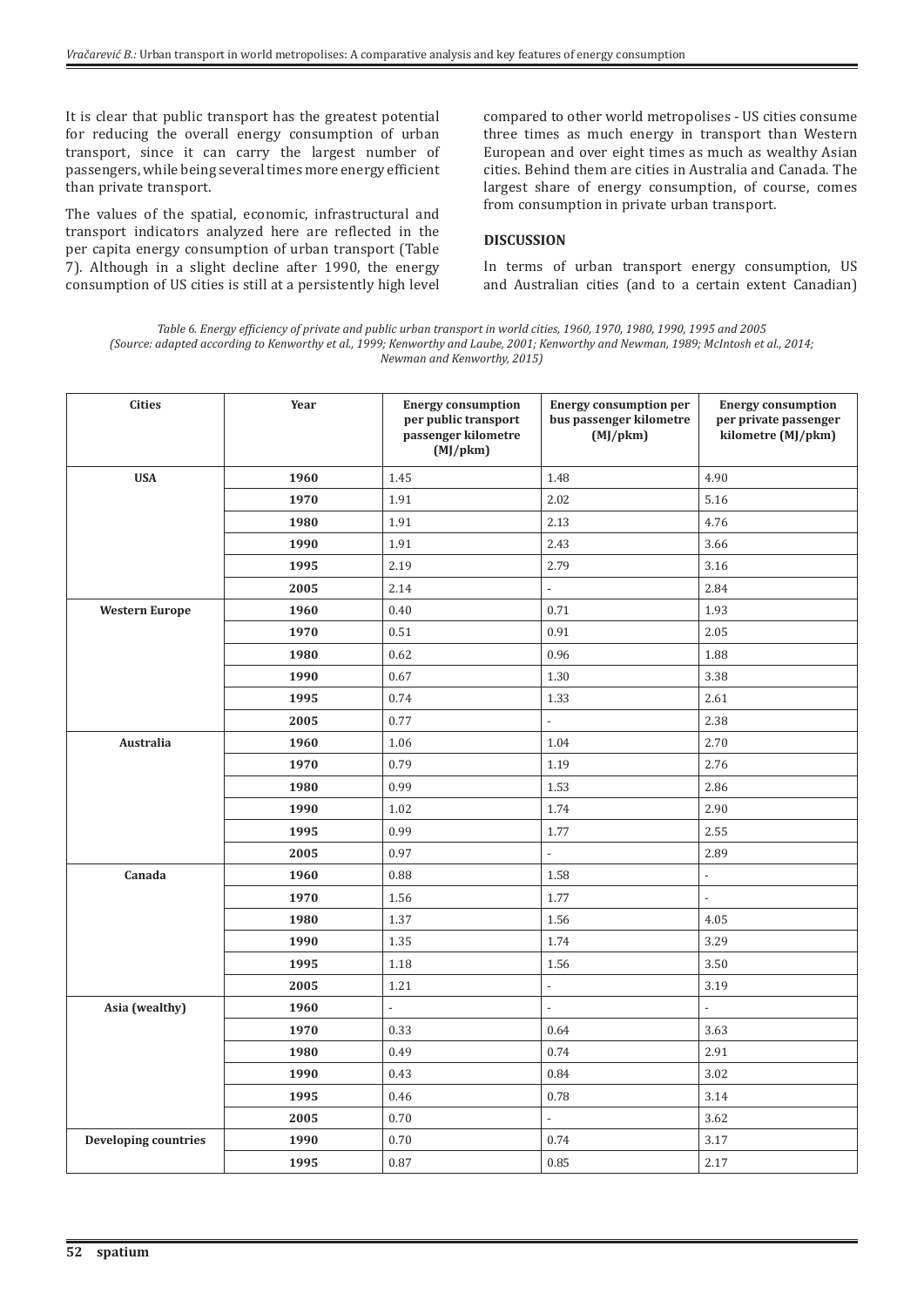| <b>Cities</b>               | Year | Private passenger<br>transport energy<br>consumption per person<br>(MJ per capita) | <b>Public transport energy</b><br>consumption per person<br>(MJ per capita) | <b>Total transport energy</b><br>consumption per person<br>(MJ per capita) |
|-----------------------------|------|------------------------------------------------------------------------------------|-----------------------------------------------------------------------------|----------------------------------------------------------------------------|
| <b>USA</b>                  | 1960 | 45,276                                                                             | 715                                                                         | 46,041                                                                     |
|                             | 1970 | 58,573                                                                             | 589                                                                         | 59,162                                                                     |
|                             | 1980 | 66,538                                                                             | 834                                                                         | 67,373                                                                     |
|                             | 1990 | 62,265                                                                             | 852                                                                         | 63,117                                                                     |
|                             | 1995 | 55,287                                                                             | 834                                                                         | 56,121                                                                     |
|                             | 2005 | 51,038                                                                             | 1,008                                                                       | 52,047                                                                     |
| <b>Western Europe</b>       | 1960 | 9,884                                                                              | 756                                                                         | 10,744                                                                     |
|                             | 1970 | 14,129                                                                             | 826                                                                         | 15,035                                                                     |
|                             | 1980 | 17,162                                                                             | 1,013                                                                       | 18,241                                                                     |
|                             | 1990 | 24,974                                                                             | 1,241                                                                       | 26,216                                                                     |
|                             | 1995 | 16,650                                                                             | 1,300                                                                       | 17,951                                                                     |
|                             | 2005 | 15,288                                                                             | 1,720                                                                       | 17,008                                                                     |
| Australia                   | 1960 | 18,898                                                                             | 1,451                                                                       | 20,349                                                                     |
|                             | 1970 | 27,168                                                                             | 843                                                                         | 28,011                                                                     |
|                             | 1980 | 35,801                                                                             | 812                                                                         | 36,613                                                                     |
|                             | 1990 | 37,754                                                                             | 904                                                                         | 38,659                                                                     |
|                             | 1995 | 31,044                                                                             | 875                                                                         | 31,920                                                                     |
|                             | 2005 | 35,972                                                                             | 1035                                                                        | 37,008                                                                     |
| Canada                      | 1960 | $\overline{\phantom{a}}$                                                           | 467                                                                         | $\overline{a}$                                                             |
|                             | 1970 | $\overline{\phantom{a}}$                                                           | 463                                                                         | $\overline{\phantom{a}}$                                                   |
|                             | 1980 | 42,240                                                                             | 1,175                                                                       | 43,366                                                                     |
|                             | 1990 | 38,209                                                                             | 1,161                                                                       | 39,332                                                                     |
|                             | 1995 | 31,987                                                                             | 1,046                                                                       | 33,033                                                                     |
|                             | 2005 | 28,568                                                                             | 1,187                                                                       | 29,756                                                                     |
| Asia (wealthy)              | 1960 |                                                                                    |                                                                             |                                                                            |
|                             | 1970 | 8,641                                                                              | 907                                                                         | 9,772                                                                      |
|                             | 1980 | 11,180                                                                             | 1,137                                                                       | 12,318                                                                     |
|                             | 1990 | 13,915                                                                             | 1,396                                                                       | 15,311                                                                     |
|                             | 1995 | 8,306                                                                              | 1,722                                                                       | 10,028                                                                     |
|                             | 2005 | 6,077                                                                              | 2,691                                                                       | 8,768                                                                      |
| <b>Developing countries</b> | 1990 | 12,272                                                                             | 1,327                                                                       | 13,598                                                                     |
|                             | 1995 | 8,009                                                                              | 1,632                                                                       | 9,641                                                                      |

*Table 7. The evolution of urban transport energy consumption in world cities, 1960, 1970, 1980, 1990, 1995 and 2005 (Source: adapted according to (Kenworthy et al., 1999; Kenworthy and Laube, 2001; Kenworthy and Newman, 1989; Newman and Kenworthy, 2015)*

represent a rather specific, even extreme, type of development. Newman and Kenworthy have called such metropolises automobile-dependent cities (Kenworthy and Newman, 1989). Automobile dependency is largely a consequence of public policy, namely, transport and spatial planning measures that have consistently favored car use and encouraged spatial expansion. At the same time, it has been completely neglected that traffic problems, such as congestion, cannot be solved solely by the construction of new urban roads, which again stimulates even more rapid growth of private mobility and intensification of dispersed spatial development (Frederick, 2016; Geels *et al*., 2012; Kakar and Prasad, 2020; Kasraian *et al*., 2016; Kenworthy, 2017; Litman, 2004: Litman, 2007; OECD, 2018).

Although very diverse, Western European cities are significantly different from US and Australian automobiledependent cities. In contrast to their spatial development, which is largely the outcome of macroeconomic policy (see: Jovanović, 2005), the far more significant role of spatial planning is noticeable in the development of Western European cities. The ambitious post-war development plans for Paris and London, although completely different in terms of their success, best bear witness to this. Jovanovic (2008) summarizes that "precisely the European way of regulatory urban planning and the continued subsidization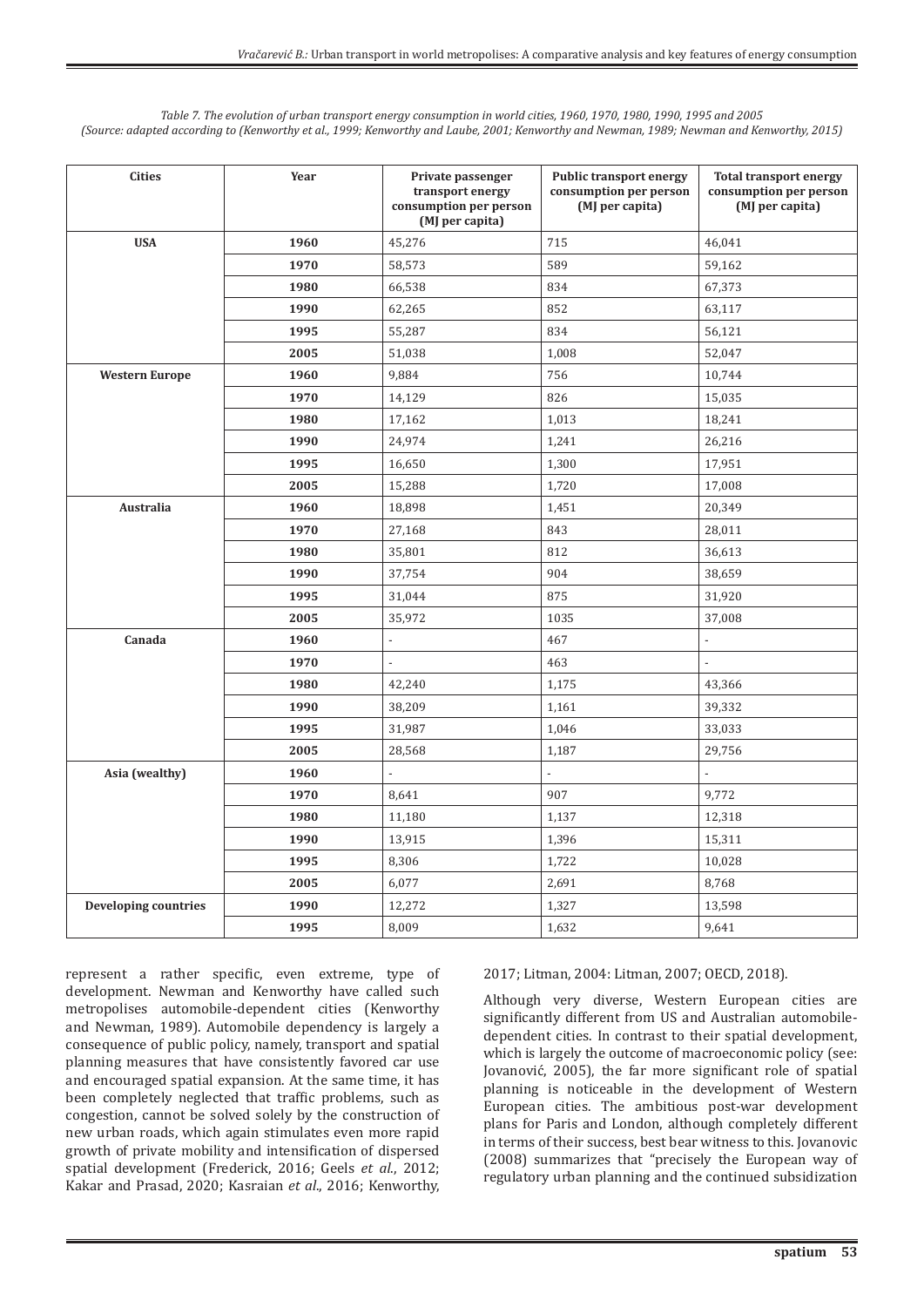of public urban transport has significantly contributed to the development of European metropolises in a 'more sustainable' way...".

However, there are indications that in many metropolises of the developed world, characterized by automobile dependence, saturation has occurred, and that the trend of exponentially increasing private mobility has at least slowed, if not stopped, in recent years. Many studies indicate that the peak of car use was reached at the beginning of the 21st century, both nationally and in the cities themselves (Millard-Ball and Schipper, 2011; Newman and Kenworthy, 2011; Puentes and Tomer, 2008).

Newman and Kenworthy point out possible reasons for the decline in car use in cities: the effect of the so-called Zahavi's constant, revitalization of public transport, stopping the process of dispersed urban development, aging of urban populations, and higher fuel prices (Newman and Kenworthy, 2011). Due to the increasing traffic congestion in automobile-dependent cities, the influence of Zahavi's constant, i.e., limitations of the so-called travel time budget, are becoming increasingly apparent. Also, as there is an exponential link between car use and public transport (an increase in passenger kilometres by public transport per capita causes a dramatic decrease in passenger kilometres by car per capita), the revitalization of public transport has played a significant role in reducing automobile dependence in many developed cities (Newman and Kenworthy, 2015). This relationship is something that transport planners often tend to disregard.

In the same period, there are indications of a break in the usual positive link between economic growth and urban mobility. In most cities in the developed world, there has been a significant reduction in vehicle-kilometres by car per unit of real GDP (an average of 21%), which means that despite the strengthening of their economies, car use is reduced. In some cities there is even an absolute reduction in the distance traveled by car (Kenworthy, 2013).

However, despite all these positive trends (decline of automobile vehicle-kilometres and reduction of urban transport energy consumption), a large number of cities in the developed world still rely predominantly on cars, while sustainable modes of urban transport play an almost negligible role.

The wealthy Asian metropolises are the complete opposite of the US and Australia's automobile-dependent cities. Singapore, Hong Kong and Tokyo are the best examples of sustainable urban development and energy efficient cities (Leung *et al*., 2018). A key feature of their development is the exceptional coordination of urban planning and transport strategies, as well as innovative solutions to transport problems (Diao, 2018; M. Jovanović, 2014; Wen *et al*., 2019).

Furthermore, the wealthy Asian metropolises are among the most densely populated cities in the world (Table 3). These extremely high population densities are not merely the outcome of the process of urbanization, accelerated economic development and the natural limitations of spatial expansion, but rather they are largely the result of strategic spatial and transport planning. This has provided the high

load factor of economically very efficient high-capacity public transport systems (Jovanović, 2009). At the same time, the exceptionally high load factor (often over 100%) has led to the high energy efficiency of public transport, expressed in energy consumption per passenger kilometre.

The planned development of the 'new towns' has left a great mark on the spatial development of these metropolises, which originated from Howard's 'garden city'. However, these 'new towns' have largely fulfilled the principle of selfsufficiency, which, with the coordinated development of rail transport, effectively reduced the need for car use and travel in general (Diao, 2018; Jovanović, 2009).

Also, these cities have a very restrictive car ownership and car use policy. In Hong Kong, for example, the motorization rate has been successfully limited by various fiscal measures that have raised car registration prices and costs. Singapore is considered to be the world's best example of implementing measures to limit the use of motor vehicles. The congestion pricing system was introduced in 1975 and was quite innovative - in the form of permits that vehicle owners had to buy in order to enter the central city area. The effects were visible very quickly. In just one year, the number of cars entering the central zone in the peak hour decreased from 43,000 to 11,000 (Seah, 1980), and the speed of vehicle movement doubled (Chin, 1996). The modal share of public transport in travel, which stood at 46% in the 1970s, jumped to 67% two decades later (GTZ, 2012). These measures were aided by fiscal instruments such as restricting car ownership, introduced in 1990 (Vehicle Quota System) (Barter, 2005). Potential buyers took part in auctions to obtain a license that allowed motor vehicle registration. In ten years, this system managed to reduce the annual growth rate of motorization from 4.2% to 2.8% (Timilsina and Dulal, 2010). Following Singapore's example, many cities, such as Hong Kong, London and Stockholm, have successfully introduced congestion charge systems.

Unlike the developed world metropolises, cities in developing countries are in the early stages of the urban development cycle. Their urban form is compact, and population densities are high (Table 3). A large number of them have pedestrian characteristics, so non-motorized modes of transport have a large share in the overall mobility. In such circumstances, the choice of transport strategy and the construction of transport infrastructure is of the utmost importance, as it can decisively determine the further course of urban development.

Although the motorization rate is low due to the low standard of living compared to the wealthier cities in the world, in parallel with economic development the number of cars and the length of travel itself is growing rapidly. Some forecasts suggest that, thanks to rapid economic development, the mobility of motorized transport in these countries will increase as much as four times by the middle of the 21st century (Schafer and Victor, 2000).

As the share of car use is still at a relatively low level, their energy consumption is significantly lower than other cities in the world. Nevertheless, current processes of dramatic demographic growth, rapid urbanization and economic development place these metropolises at the heart of the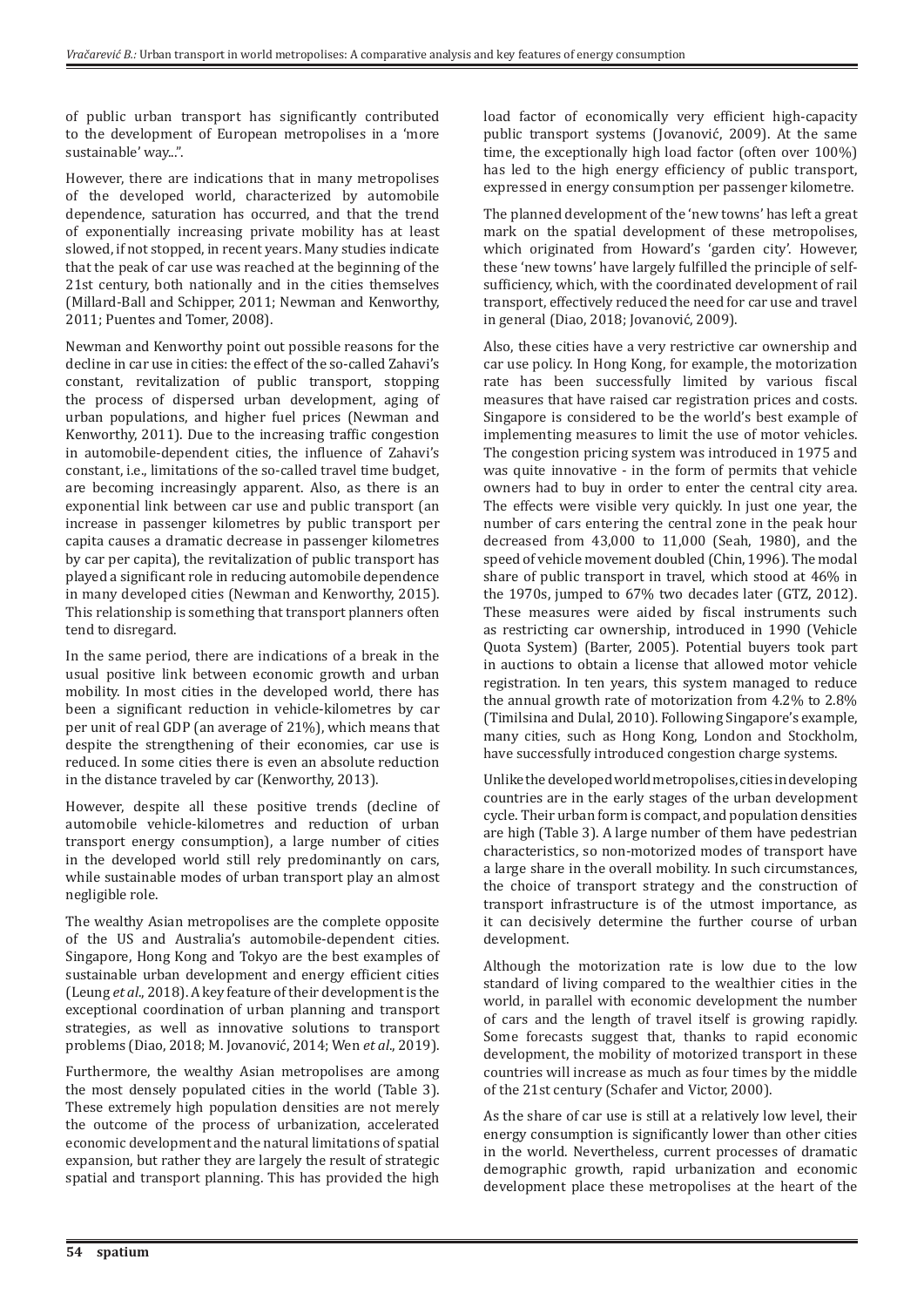global agenda for sustainable urban development. Already today, the population of these metropolises is much greater than the population of cities in developed countries (United Nations Department of Economic and Social Affairs Population Division, 2018). However, their urban sustainability problems should not be viewed solely as a consequence of accelerated urbanization and a population explosion, but more as an unintended outcome of poor urban planning and governance (Rode and Burdett, 2011).

Regarding policy implications, the effects of various instruments on energy consumption in urban transport are very often analyzed within the ASIF methodology. They represent different aspects that can be influenced by urban and transport policy: activity (A), structure/modal share (S), energy intensity (I) and fuel type (F).

Throughout history, the emphasis has often been on the implementation of new transport technologies, as well as on the improvement of existing ones (Webb, 2019). These are measures that improve the efficiency of the vehicles themselves (mainly automobiles), the quality of fuel and the quality of road infrastructure. A well-known example is the implementation of increasingly stringent automobile standards in the United States since the 1960s, which significantly reduced the emission of local air pollutants per vehicle-kilometre traveled, but unfortunately not the emission of  $CO<sub>2</sub>$ . However, as there was a tremendous increase in mobility by private modes of transport in the same period, these effects were almost nullified (Jovanovic, 2012). The same can be expected with other technological innovations with regard to fuel or the vehicles themselves - if these improvements cause energy savings, they often lead to greater car use (a well-known Jevons paradox). Investigating this effect in road transport, one meta-analysis shows that the short-term reduction in expected benefits from technological improvements is 10-12%, and in the long-term as much as 26-29% (Dimitropoulos *et al*., 2018). Also, the positive effects on the environment of many new technologies are not so clear when the entire process of their production and consumption is taken into account. The use of an electric car, for example, which is based on energy obtained from non-renewable sources, is not effective from the point of view of sustainable urban development.

Most authors agree that measures affecting components I and F will, at least in the foreseeable future, have the least effect on reducing energy consumption and  $\mathcal{C}O_2$  emissions in urban transport (Banister, 2011; Lefèvre, 2009; Næss and Vogel, 2012). The scope and outlook of new transport technologies are perhaps best illustrated by the fact that, despite high expectations, electric vehicles have failed to significantly replace the internal combustion engine - today, their total number in use is only 0.2% of the total passenger vehicles (OECD/IEA, 2017).

This is especially true for the metropolises of developing countries. Given their level of economic development and living standards, it cannot be expected that new technology, such as electric vehicles, will be widely available in the near future. It is estimated that, in relation to developed countries, the market penetration of new transport technology in developing countries lasts on average 10 years longer, e.g.

since the launch of the electric car, it has taken more than four decades for it to reach a somewhat significant market share in the least developed countries (Assmann and Sieber, 2005).

Thus, although all components of the ASIF framework should be taken into account in order to reduce the energy consumption of urban transport, it is obvious that, especially in the metropolises of developing countries experiencing the greatest changes, the focus should be on reducing demand and changing the modal share in favor of walking, cycling and public transport.

It is obvious that the reduction of energy consumption in urban transport can be achieved by implementing various urban planning/land use and transport policy instruments (Banister, 2011; Bongardt *et al*., 2010). Among these, measures that reduce the need for urban transport (reducing the total vehicle-kilometres or the total passenger kilometres) are the most significant, especially ones resulting in increasing urban densities. Urban planning arguably has a key role in achieving sustainable urban transport (Hickman *et al*., 2013), as it affects the spatial distribution of activities and determines their proximity to urban residents (i.e., accessibility).

Future research should focus on identifying the determinants of urban transport energy consumption and their significance using econometric methods (i.e., panel analysis), in order to fully understand their effect. Finally, given the significant number of studies in this field with similar hypotheses, it would be very useful to conduct a meta-analysis.

## **CONCLUSION**

A comparative analysis of the urban transport energy consumption of world metropolises indicates that there are significant differences, especially between the US and Australia's automobile-dependent cities, on the one hand, and the wealthy Asian metropolises, on the other. Although due to numerous factors, the trend of increasing private mobility and energy consumption slowed down in the first decade of the 21st century, the modal share of public transport and other sustainable modes of urban transport is still underwhelming.

In the long run, the urban form itself is particularly significant, not only because it critically influences transport demand, but also because of its inertness. Therefore, a substantial decrease in urban transport energy consumption in the mature cities of the developed world, at least in the near future, is not likely due to the radical interventions and high economic costs it entails.

Global urban transport energy consumption will be greatly determined by the type of urban development that is prevalent in the 'young' cities of the developing world, especially those with a relatively low motorization rate and private mobility, as urban planning and transport policies are much more effective in these conditions.

## *Acknowledgements*

This work is the result of research on project no. 176017 funded by the Ministry of education, science and technological development of the Republic of Serbia.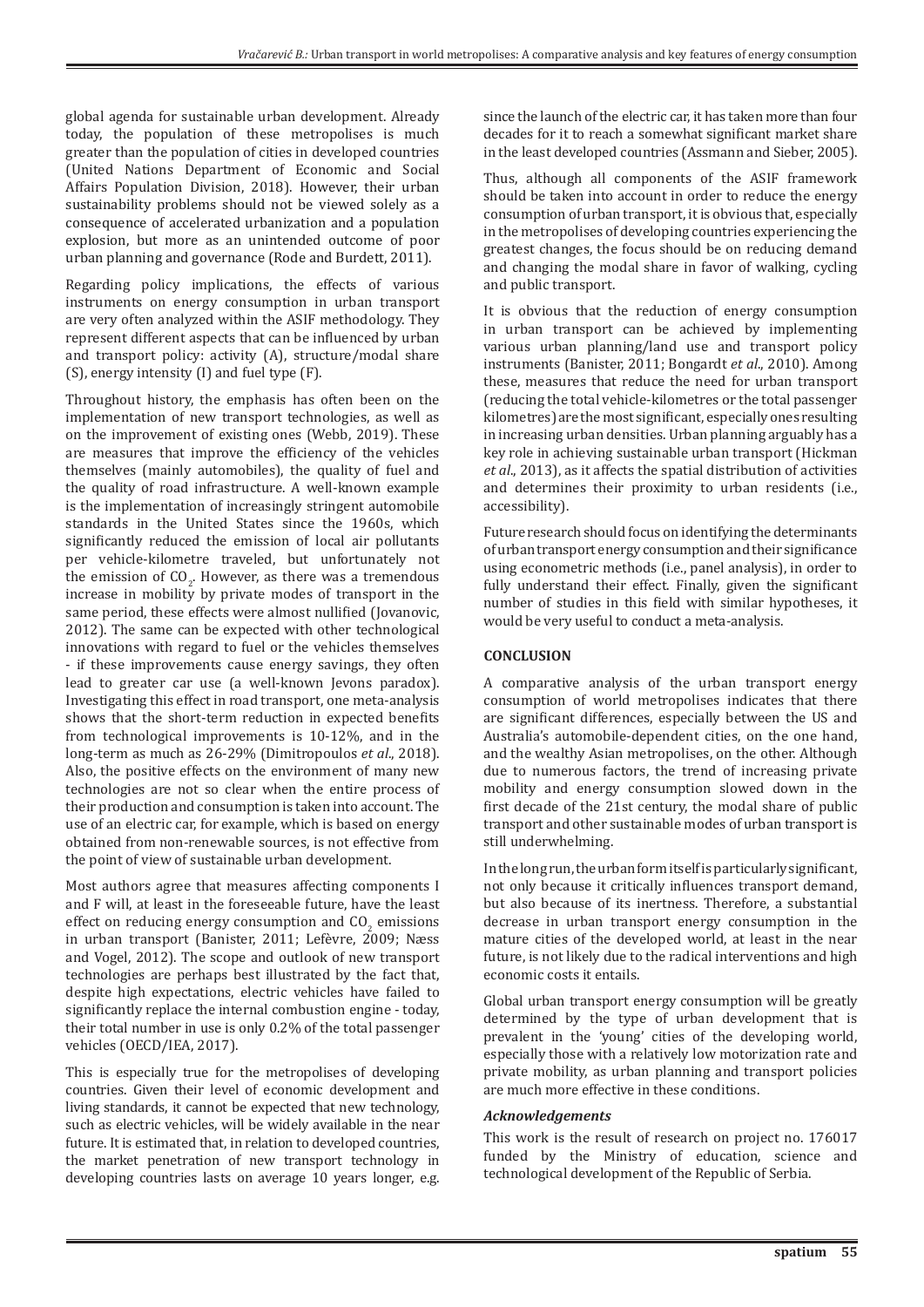#### *ORCID*

Bojan Vračarević https://orcid.org/0000-0001-5010-2679

#### **REFERENCES**

- Assmann, D., Sieber, N. (2005). Transport in Developing Countries: Renewable Energy versus Energy Reduction? *Transport Reviews*, Vol. 25, No. 6, pp. 719–738. https://doi. org/10.1080/01441640500361066
- Banister, D. (1992). Energy use, transport and settlement patterns. In M. Breheny (Ed.), *Sustainable Development and Urban Form*. London: Pion Ltd, pp. 160–181.
- Banister, D. (2011). Cities, Mobility and Climate Change, *Journal of Transport Geography*, Vol. 19, No. 6, pp. 1538–1546. https:// doi.org/10.1016/j.jtrangeo.2011.03.009
- Barter, P. A. (2005). A vehicle quota integrated with road usage pricing: A mechanism to complete the phase-out of high fixed vehicle taxes in Singapore, *Transport Policy*, Vol. 12, pp. 525– 536.
- Bongardt, D., Breithaupt, M., Creutzig, F. (2010). *Beyond the Fossil City: Towards Low Carbon Transport and Green Growth*. Eschborn: GTZ.
- Bongardt, D., Creutzig, F., Hüging, H., Sakamoto, K., Bakker, S., Gota, S., Böhler-Baedeker, S. (2013). *Low-carbon Land Transport: Policy Handbook*. Oxon: Routledge.
- Cervero, R. (2002). Induced Travel Demand: Research Design, Empirical Evidence, and Normative Policies, *Journal of Planning Literature*, Vol. 17, No. 1, pp. 3–20. https://doi. org/10.1177/088122017001001
- Cervero, R., Hansen, M. (2002). Induced Travel Demand and Induced Road Investment: A Simultaneous Equation Analysis, *Journal of Transport Economics and Policy*, Vol. 36, No. 3, pp. 469–490. https://www.jstor.org/stable/20053915
- Chin, A. T. H. (1996). Containing air pollution and traffic congestion: transport policy and the environment in Singapore, *Atmospheric Environment*, Vol. 30, No. 5, pp. 787– 801. https://doi.org/10.1016/1352-2310(95)00173-5
- Choi, H. (2013). *International comparative analysis on urban transportation energy consumption*. (Doctoral dissertation, Kyoto, Japan). https://repository. kulib.kyotou.ac.jp/dspace/bitstream/2433/180491/2/ dkogk03787.pdf [Accessed: 03 Oct 2018].
- Clark, T. A. (2013). Metropolitan density, energy efficiency and carbon emissions: Multi-attribute tradeoffs and their policy implications, *Energy Policy*, Vol. 53, pp. 413–428. https://doi. org/10.1016/j.enpol.2012.11.006
- Creutzig, F., Baiocchi, G., Bierkandt, R., Pichler, P. P., Seto, K. C. (2015). Global typology of urban energy use and potentials for an urbanization mitigation wedge. *Proceedings of the National Academy of Sciences*, Vol. 112, No. 20, pp. 6283–6288. https:// doi.org/10.1073/pnas.1315545112
- Diao, M. (2018). Towards sustainable urban transport in Singapore: Policy instruments and mobility trends, *Transport Policy*, Available online 22 May 2018*.* https://doi. org/10.1016/j.tranpol.2018.05.005
- Dimitropoulos, A., Oueslati, W., Sintek, C. (2018). The Rebound Effect in Road Transport: A Meta-Analysis of Empirical Studies, *Energy Economics*, Vol. 75, pp. 163–179. https://doi. org/10.1016/j.eneco.2018.07.021
- ECMT (1998). *Infrastructure-Induced Mobility*. Paris: OECD.
- Ewing, R., Cervero, R. (2010). Travel and the built environment: a meta analysis, *Journal of the American Planning Association*, Vol. 76, pp. 265–294. https://doi. org/10.1080/01944361003766766
- Frederick, C. P. (2016). *Constructing urban life: a study of automobile dependency in 148 mid-size U . S . cities.* (Doctoral dissertation, University of Louisville, Louisville, USA). https://ir.library.louisville.edu/cgi/viewcontent.cgi?article =3494&context=etd [Accessed: 12 Sep 2018].
- Geels, F. W., Kemp, R., Dudley, G., Lyons, G. (2012). *Automobility in Transition: A Socio-Technical Analysis of Sustainable Transport*. Oxfordshire: Routledge.
- Goodwin, P. B. (1996). Empirical evidence on induced traffic. *Transportation*, Vol. 23, pp. 35–54.
- GTZ (2012). *Urban Transport and Energy Efficiency. Sustainable Transport: A Sourcebook for Policy-makers in Developing Cities*. Eschborn: GTZ.
- Hickman, R., Hall, P., Banister, D. (2013). Planning More for Sustainable Mobility, *Journal of Transport Geography*, Vol. 33, pp. 210–219. https://doi.org/10.1016/j.jtrangeo.2013.07.004
- Hu, X., Chang, S., Li, J., Qin, Y. (2010). Energy for sustainable road transportation in China: Challenges, initiatives and policy implications, *Energy*, Vol. 35, No. 11, pp. 4289–4301. https:// doi.org/10.1016/j.energy.2009.05.024
- International Energy Agency (2009). *World energy outlook 2009*. Paris: OECD.
- International Energy Agency (2018). *World Energy Outlook 2018*. Paris: OECD/IEA.
- Jovanović, M. (2005). *Međuzavisnost koncepta urbanog razvoja i saobraćajne strategije velikog grada*. Beograd: Geografski fakultet.
- Jovanović, M. (2008). Urbano planiranje, automobilska zavisnost i održivi razvoj evropskih metropola, *Industrija*, Vol. 1, pp. 17–42. https://scindeks.ceon.rs/article.aspx?artid=0350- 03730801017J
- Jovanović, M. (2009). Bogate azijske metropole planski razvoj gradskog saobraćaja i urbane forme, *Industrija*, Vol. 1, pp. https://scindeks.ceon.rs/article.aspx?artid=0350-03730901019J
- Jovanovic, M. (2012). Kuznets curve and urban transport the scope of I+M programs, *Glasnik Srpskog Geografskog Drustva*, Vol. 92, No. 4, pp. 127–142. https://doi.org/10.2298/ GSGD1204127J
- Jovanović, M. (2014). *Gradski saobraćaj i životna sredina*. Beograd: Geografski fakultet.
- Kakar, K. A., Prasad, C. S. R. K. (2020). Impact of Urban Sprawl on Travel Demand for Public Transport, Private Transport and Walking, *Transportation Research Procedia*, Vol. 48(2019), pp. 1881–1892. https://doi.org/10.1016/j.trpro.2020.08.221
- Karathodorou, N., Graham, D. J., Noland, R. B. (2010). Estimating the effect of urban density on fuel demand, *Energy Economics*, Vol. 32, No. 1, pp. 86–92. http://www.sciencedirect.com/ science/article/pii/S0140-9883(09)00077-2
- Kasraian, D., Maat, K., Stead, D., van Wee, B. (2016). Longterm impacts of transport infrastructure networks on landuse change: an international review of empirical studies, *Transport Reviews*, Vol. 36, No. 6, pp. 772–792. https://doi.org /10.1080/01441647.2016.1168887
- Kenworthy, J. R., Newman, P. (1989). *Cities and automobile dependence: An international sourcebook*. Aldershot: Gower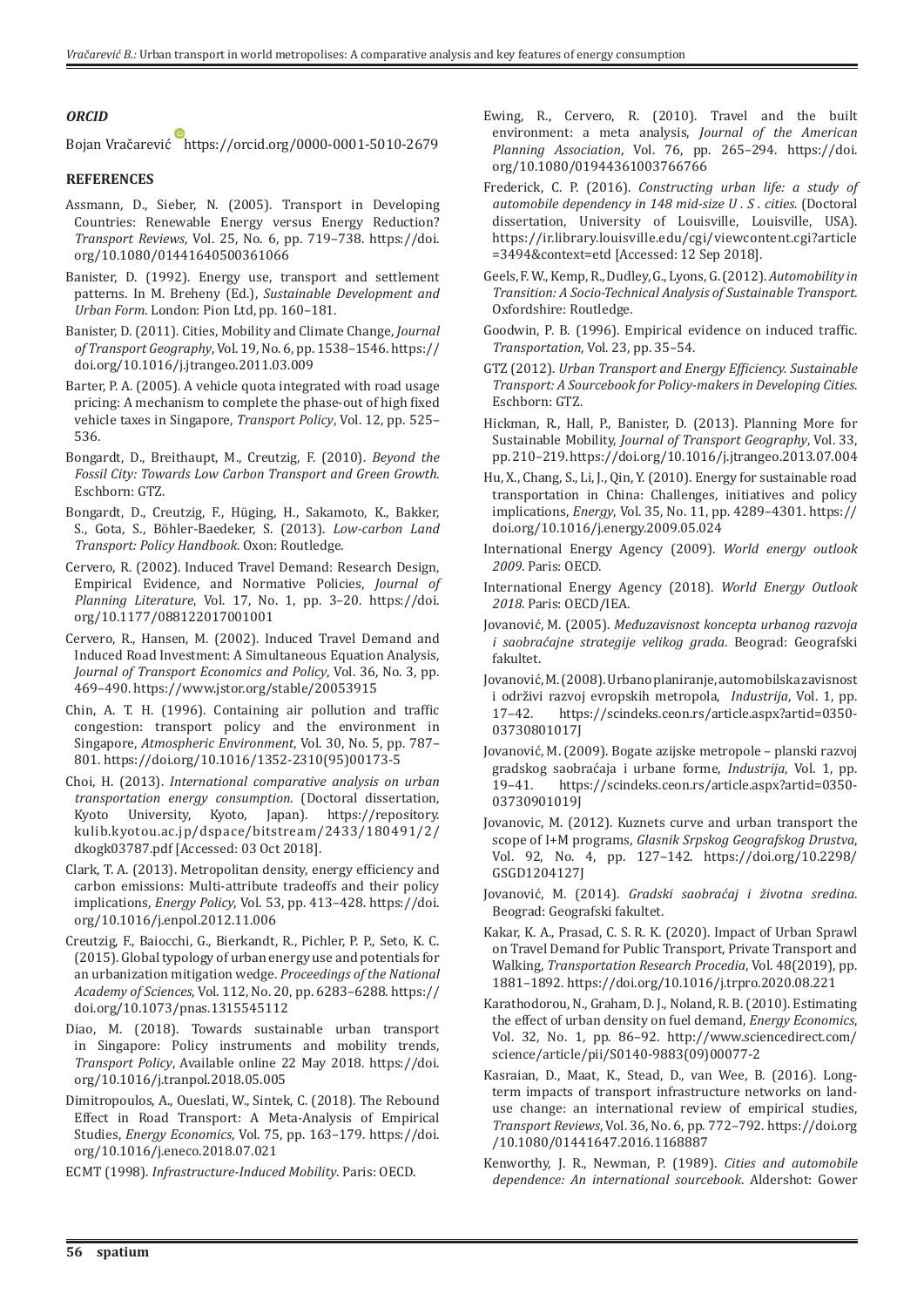Publishing.

- Kenworthy, J. R., Laube, F. B., Newman, P. (1999). *An International Sourcebook of Automobile Dependence in Cities, 1960-1990*. Boulder: University Press of Colorado.
- Kenworthy, J. R., Laube, F. B. (1999). Patterns of automobile dependence in cities: An international overview of key physical and economic dimensions with some implications for urban policy, *Transportation Research Part A: Policy and Practice*, Vol. 33, No. 7–8, pp. 691–723.
- Kenworthy, J. R., Laube, F. B. (2001). *The Millennium Cities Database for Sustainable Transport*. Brussels: UITP.
- Kenworthy, J. R. (2003). Transport Energy Use and Greenhouse Gases in Urban Passenger Transport Systems: A Study of 84 Global Cities. *Third Conference of the Regional Government Network for Sustainable Development*, pp. 1–28.
- Kenworthy, J. (2013). Decoupling Urban Car Use and Metropolitan GDP Growth, *World Transport Policy and Practice*, Vol. 19, No. 4, pp. 7–21.
- Kenworthy, J. R. (2017). Is automobile dependence in emerging cities an irresistible force? Perspectives from São Paulo, Taipei, Prague, Mumbai, Shanghai, Beijing, and Guangzhou, *Sustainability (Switzerland)*, Vol. 9, No. 11. https://doi. org/10.3390/su9111953
- Leck, E. (2006). The impact of urban form on travel behavior: A meta-analysis, *Berkeley Planning Journal*, Vol. 19, pp. 37–58. https://escholarship.org/uc/item/20s78772
- Lefèvre, B. (2009). Long-term energy consumptions of urban transportation: A prospective simulation of "transport-land uses" policies in Bangalore, *Energy Policy*, Vol. 37, No. 3, pp. 940–953.
- Lefèvre, B. (2010). Urban Transport Energy Consumption: Determinants and Strategies for its Reduction. An analysis of the literature, *Cities and Climate Change*, Vol. 2, No. 3, pp. 1–17.
- Leung, A., Burke, M., Perl, A., Cui, J. (2018). The peak oil and oil vulnerability discourse in urban transport policy: A comparative discourse analysis of Hong Kong and Brisbane, *Transport Policy*, Vol. 65, pp. 5–18. https://doi.org/10.1016/j. tranpol.2017.03.023
- Li, P., Zhao, P., & Brand, C. (2018). Future energy use and  $CO<sub>2</sub>$ emissions of urban passenger transport in China: A travel behavior and urban form based approach, *Applied Energy*, Vol. 211(Dec 2017), pp. 820–842. https://doi.org/10.1016/j. apenergy.2017.11.022
- Liddle, B. (2013). Urban density and climate change: a STIRPAT analysis using city-level data, *Journal of Transport Geography*, Vol. 28, pp. 22–29. https://mpra.ub.uni-muenchen.de/id/ eprint/52089
- Liddle, B. (2015). Urban Transport Pollution: Revisiting the Environmental Kuznets Curve, *International Journal of Sustainable Transportation*, Vol. 9, No. 7, pp. 502–508. https:// doi.org/10.1080/15568318.2013.814077
- Lin, B., & Du, Z. (2017). Can urban rail transit curb automobile energy consumption?, *Energy Policy*, Vol. 105, pp. 120–127. https://doi.org/10.1016/j.enpol.2017.02.038
- Litman, T. (2001). Generated Traffic and Induced Travel: Implications for Transport Planning, *ITE Journal*, Vol. 71, No. 4, pp. 38–47.
- Litman, T. (2004). *Evaluating Transportation Land Use Impacts*. Victoria: Victoria Transport Policy Institute.
- Litman, T. (2007). *Land Use Impacts on Transport: How Land Use*

*Factors Affect Travel Behaviour*. Victoria: Victoria Transport Policy Institute.

- McIntosh, J., Trubka, R., Kenworthy, J., Newman, P. (2014). The role of urban form and transit in city car dependence: Analysis of 26 global cities from 1960 to 2000, *Transportation Research Part D: Transport and Environment*, Vol. 33, pp. 95–110. https://doi.org/10.1016/j.trd.2014.08.013
- Milakis, D., Cervero, R., van Wee, B. (2015). Stay local or go regional? Urban form effects on vehicle use at different spatial scales: A theoretical concept and its application to the san francisco bay area, *Journal of Transport and Land Use*, Vol. 8, No. 2, pp. 59–86. https://doi.org/10.5198/jtlu.2015.557
- Millard-Ball, A., Schipper, L. (2011). Are We Reaching Peak Travel? Trends in Passenger Transport in Eight Industrialized Countries, *Transport Reviews*, Vol. 31, No. 3, pp. 357–378. https://doi.org/10.1080/01441647.2010.518291
- Næss, P., Vogel, N. (2012). Sustainable Urban Development and the Multi-Level Transition Perspective, *Environmental Innovation and Societal Transitions*, Vol. 4, pp. 36–50. https:// doi.org/10.1016/j.eist.2012.07.001
- Næss, P. (2012). Urban form and travel behavior: Experience from a Nordic context, *Journal of Transport and Land Use*, Vol. 5, No. (2), pp. 21–45. https://doi.org/10.5198/jtlu.v5i2.314
- Næss, P., Strand, A., Wolday, F., Stefansdottir, H. (2019). Residential location, commuting and non-work travel in two urban areas of different size and with different center structures, *Progress in Planning*, Vol. 128, pp. 1–36. https:// doi.org/10.1016/j.progress.2017.10.002
- Newman, P., Kenworthy, J. R. (1999). *Sustainability and cities: Overcoming automobile dependence*. Washington D. C.: Island Press.
- Newman, P., Kenworthy, J. (2011). 'Peak Car Use': Understanding the Demise of Automobile Dependence, *World Transport Policy & Practice*, Vol. 17, No. 2, pp. 31–42. http://hdl.handle. net/20.500.11937/23589
- Newman, P., Kenworthy, J. R. (2015). *The End of Automobile Dependence: How Cities Are Moving Beyond Car-Based Planning*. Washington D. C.: Island Press.
- OECD/IEA (2017). *Global EV Outlook 2017: Two Million and Counting*. Paris: International Energy Agency.
- OECD (2010). *Cities and Climate Change*. Paris: OECD.
- OECD (2018). *Rethinking Urban Sprawl: Moving Towards Sustainable Cities*. Paris: OECD.
- Puentes, R., Tomer, A. (2008). *The Road... Less Travelled: An Analysis of Vehicle Miles Traveled Trends in the U.S.* (Issue December), Brookings Institution. https://www.brookings. edu/wpcontent/uploads/2016/06/vehicle\_miles\_traveled\_ report.pdf [Accessed: 11 Jan 2019].
- Rickaby, P. (1991). Energy and urban development in an archetypal English town, *Environment and Planning B: Planning and Design*, Vol. 18, pp. 153–176. https://www.jstor. org/stable/23288517
- Rode, P., Burdett, R. (2011). Cities: Investing in energy and resource efficiency. In UNEP (Ed.), *Towards a Green Economy: Pathways to Sustainable Development and Poverty Eradication*. Nairobi: UNEP.
- Schafer, A., Victor, D. G. (2000). The future mobility of the world population, *Transportation Research Part A: Policy and Practice*, Vol. 34, pp. 171–205. https://doi.org/10.1016/ S0965-8564(98)00071-8